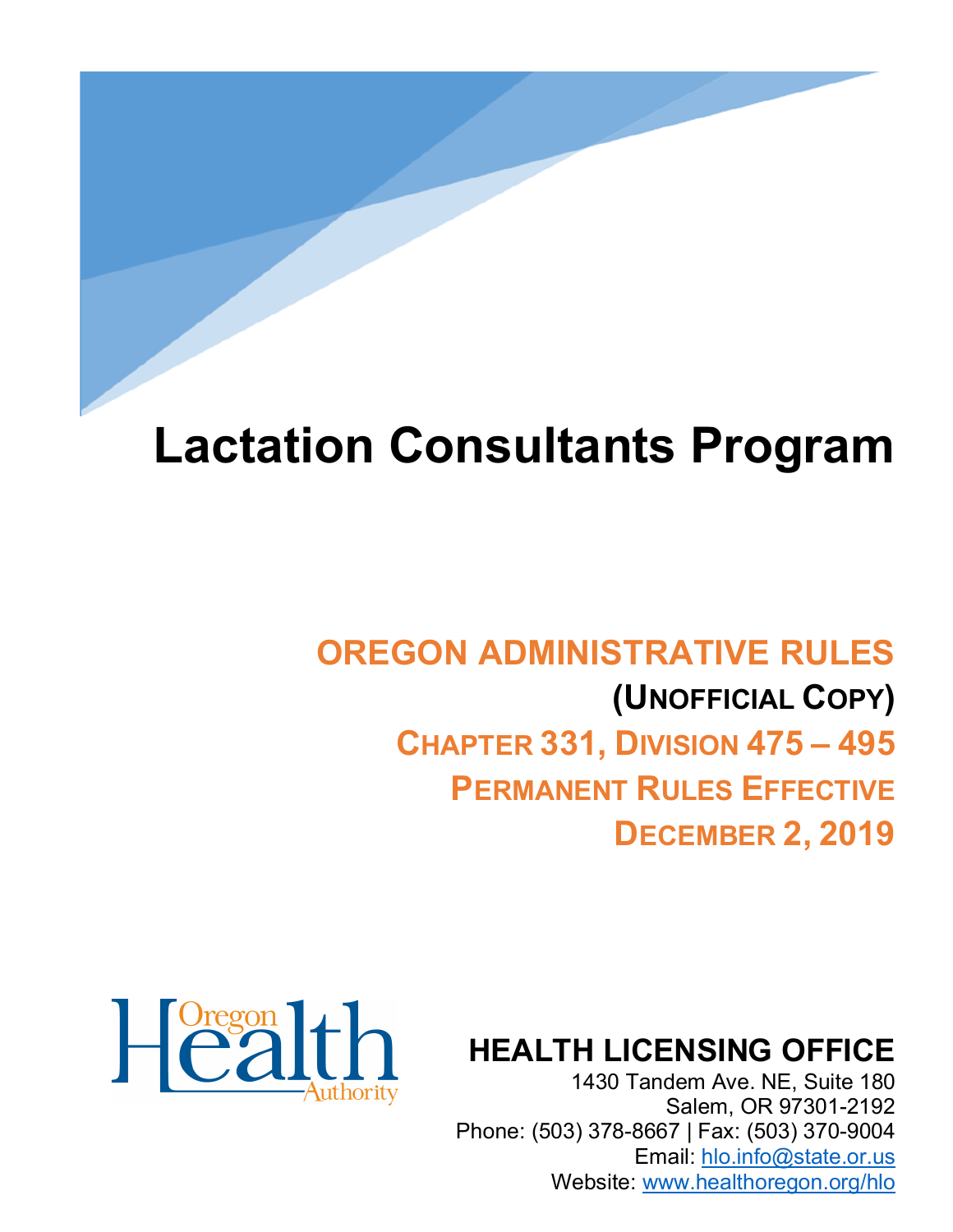#### **Division 475 LACTATION CONSULTANT PROGRAM GENERAL ADMINISTRATION**

#### **[331-475-0005](https://secure.sos.state.or.us/oard/viewSingleRule.action?ruleVrsnRsn=241840)**

#### **Definitions**

The following definitions apply to OAR 331-475-0010 to OAR 331-495-0005:

(1) "IBCLC" means an individual who is an International Board Certified Lactation Consultant certified by the International Board of Lactation Consultant Examiners as of June 29, 2017, or has met – at a minimum – the IBCLE standards in place on June 29, 2017.

(2) "IBLCE" means the International Board of Lactation Consultant Examiners.

(3) "Good standing" means no unresolved or outstanding disciplinary actions.

(4) "Office" means the Health Licensing Office.

**Statutory/Other Authority:** ORS 676.560, ORS 676.565 & ORS 676.665-676.689 **Statutes/Other Implemented:** ORS 676.560, ORS 676.565 & ORS 676.665-676.689 **History:**

[HLO 15-2018, minor correction filed 02/02/2018, effective 02/02/2018](https://secure.sos.state.or.us/oard/viewReceiptTRIM.action?ptId=6843974) [HLO 2-2017, adopt filed 11/01/2017, effective 12/01/2017](https://secure.sos.state.or.us/oard/viewReceiptTRIM.action?ptId=6842774)

#### **[331-475-0010](https://secure.sos.state.or.us/oard/viewSingleRule.action?ruleVrsnRsn=241841)**

#### **Fees**

(1) An applicant or authorization holder is subject to the provisions of OAR 331-010-0010 and OAR 331-010-0020 regarding the payment of fees, penalties and charges.

(2) Fees established by the Office pursuant to ORS 676.576 are as follows:

- (a) Application: \$150.
- (b) License: \$50 valid for one year.
- (c) Renewal: \$50 valid for one year.
- (e) Replacement: \$25.
- (f) Delinquency fee: \$40 for each year of inactive status up to three years.
- (g) Affidavit of licensure, as defined in OAR 331-030-0040: \$50.
- (h) Administrative fee: \$25.

**Statutory/Other Authority:** ORS 676.560, ORS 676.565 & ORS 676.665-676.689 **Statutes/Other Implemented:** ORS 676.560, ORS 676.565 & ORS 676.665-676.689 **History:**

For an official copy of the Oregon Administrative Rules, please go to the Secretary of State website: [http://sos.oregon.gov/archives/Pages/oregon\\_administrative\\_rules.aspx](http://sos.oregon.gov/archives/Pages/oregon_administrative_rules.aspx) or call (503) 373-0701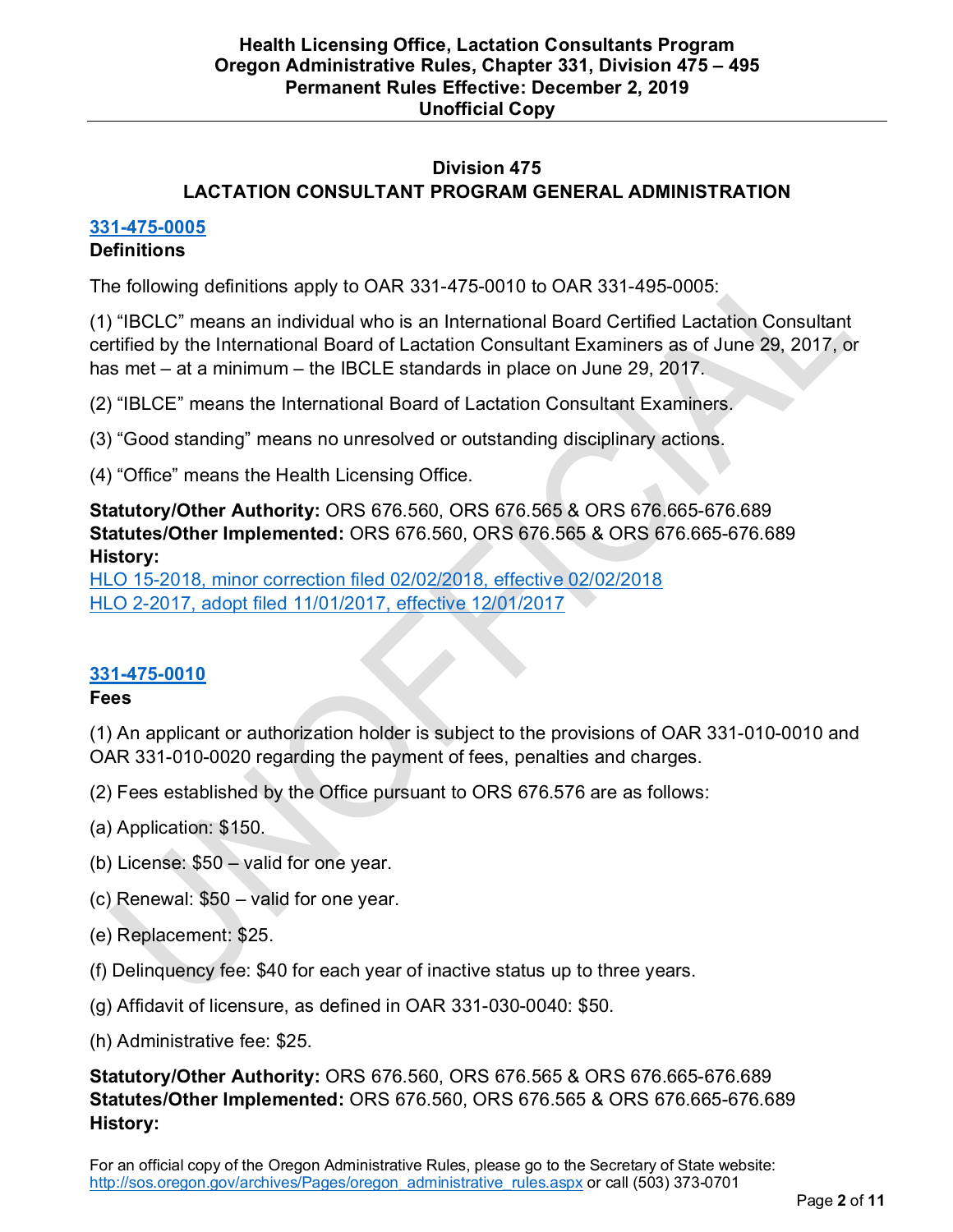#### **Health Licensing Office, Lactation Consultants Program Oregon Administrative Rules, Chapter 331, Division 475 – 495 Permanent Rules Effective: December 2, 2019 Unofficial Copy**

[HLO 16-2018, minor correction filed 02/02/2018, effective 02/02/2018](https://secure.sos.state.or.us/oard/viewReceiptTRIM.action?ptId=6843975) [HLO 3-2017, adopt filed 11/01/2017, effective 12/01/2017](https://secure.sos.state.or.us/oard/viewReceiptTRIM.action?ptId=6842775)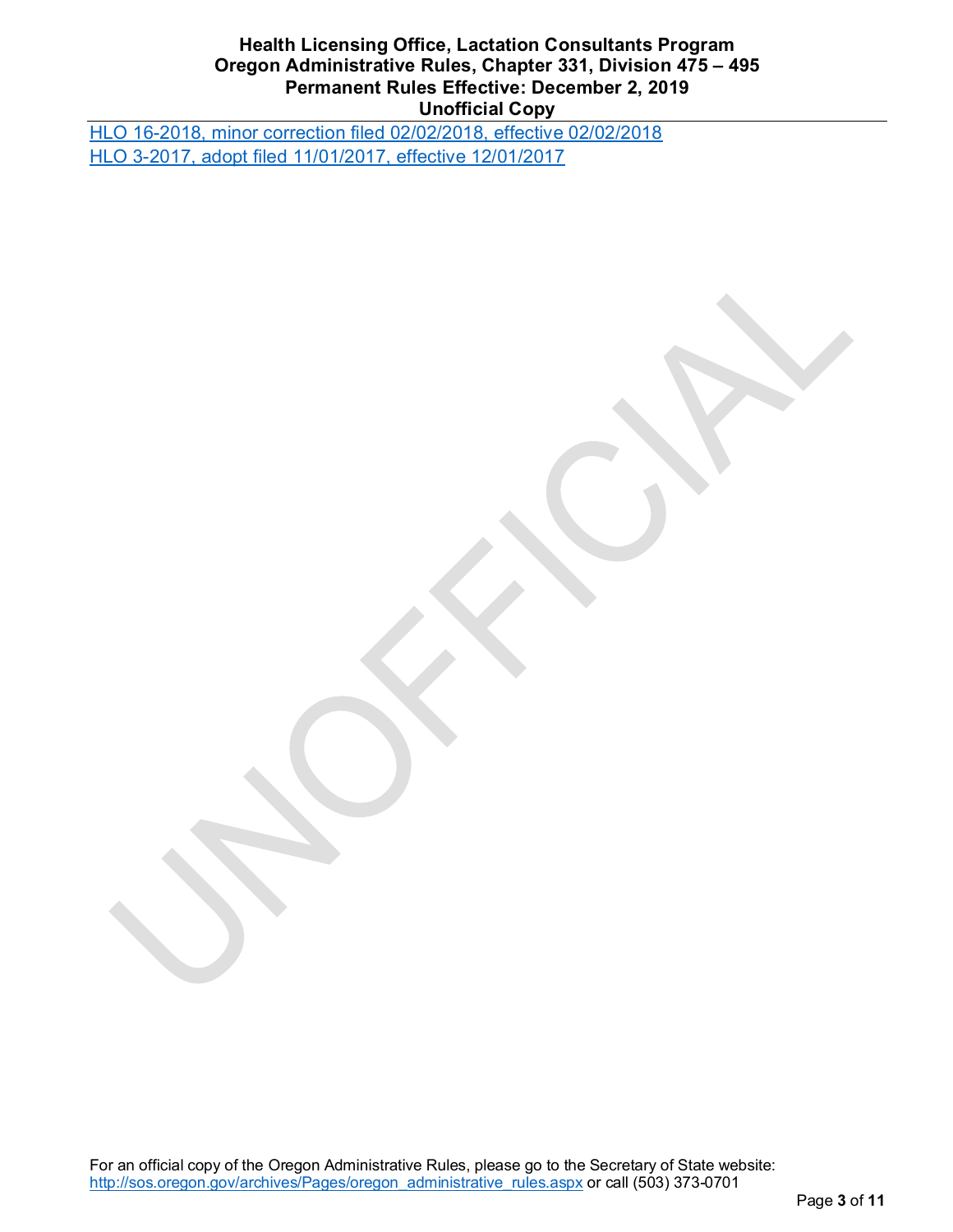#### **Division 480 LICENSURE OF LACTATION CONSULTANTS**

#### **[331-480-0005](https://secure.sos.state.or.us/oard/viewSingleRule.action?ruleVrsnRsn=241842)**

#### **Application requirements for initial lactation consultant license**

An individual applying for initial licensure as a lactation consultant must:

(1) Meet the requirements of OAR Chapter 331 Division 30.

(2) Submit a completed application form prescribed by the Office, which must contain the information listed in OAR 331-030-0000 and be accompanied by payment of the required application fees.

(3) Be at least 18 years old.

(4) Arrange for official documentation to be sent to the Office directly from the certifying organization proving that the applicant is certified as an IBCLC; and

(5) Pass a state criminal background check pursuant to OAR 331-030-0004, and

(6) Pay all licensing fees.

**Statutory/Other Authority:** ORS 676.560, ORS 676.565 & ORS 676.665-676.689 **Statutes/Other Implemented:** ORS 676.560, ORS 676.565 & ORS 676.665-676.689 **History:**

[HLO 17-2018, minor correction filed 02/02/2018, effective 02/02/2018](https://secure.sos.state.or.us/oard/viewReceiptTRIM.action?ptId=6843976) [HLO 3-2017, adopt filed 11/01/2017, effective 12/01/2017](https://secure.sos.state.or.us/oard/viewReceiptTRIM.action?ptId=6842775)

#### **[331-480-0010](https://secure.sos.state.or.us/oard/viewSingleRule.action?ruleVrsnRsn=241843)**

#### **Application requirements for initial licensure for lactation consultant through reciprocity**

In addition to the requirements in OAR 331-480-0005, if an applicant is licensed or certified in another state, they must:

(1) Be in good standing in every state in which they are licensed or certified, and

(2) Ensure that the Office receives an affidavit of licensure pursuant to OAR 331-030-0040 from every state in which they are authorized to practice as a lactation consultant.

**Statutory/Other Authority:** ORS 676.560, ORS 676.565 & ORS 676.665-676.689 **Statutes/Other Implemented:** ORS 676.560, ORS 676.565 & ORS 676.665-676.689 **History:**

[HLO 18-2018, minor correction filed 02/02/2018, effective 02/02/2018](https://secure.sos.state.or.us/oard/viewReceiptTRIM.action?ptId=6843977) [HLO 3-2017, adopt filed 11/01/2017, effective 12/01/2017](https://secure.sos.state.or.us/oard/viewReceiptTRIM.action?ptId=6842775)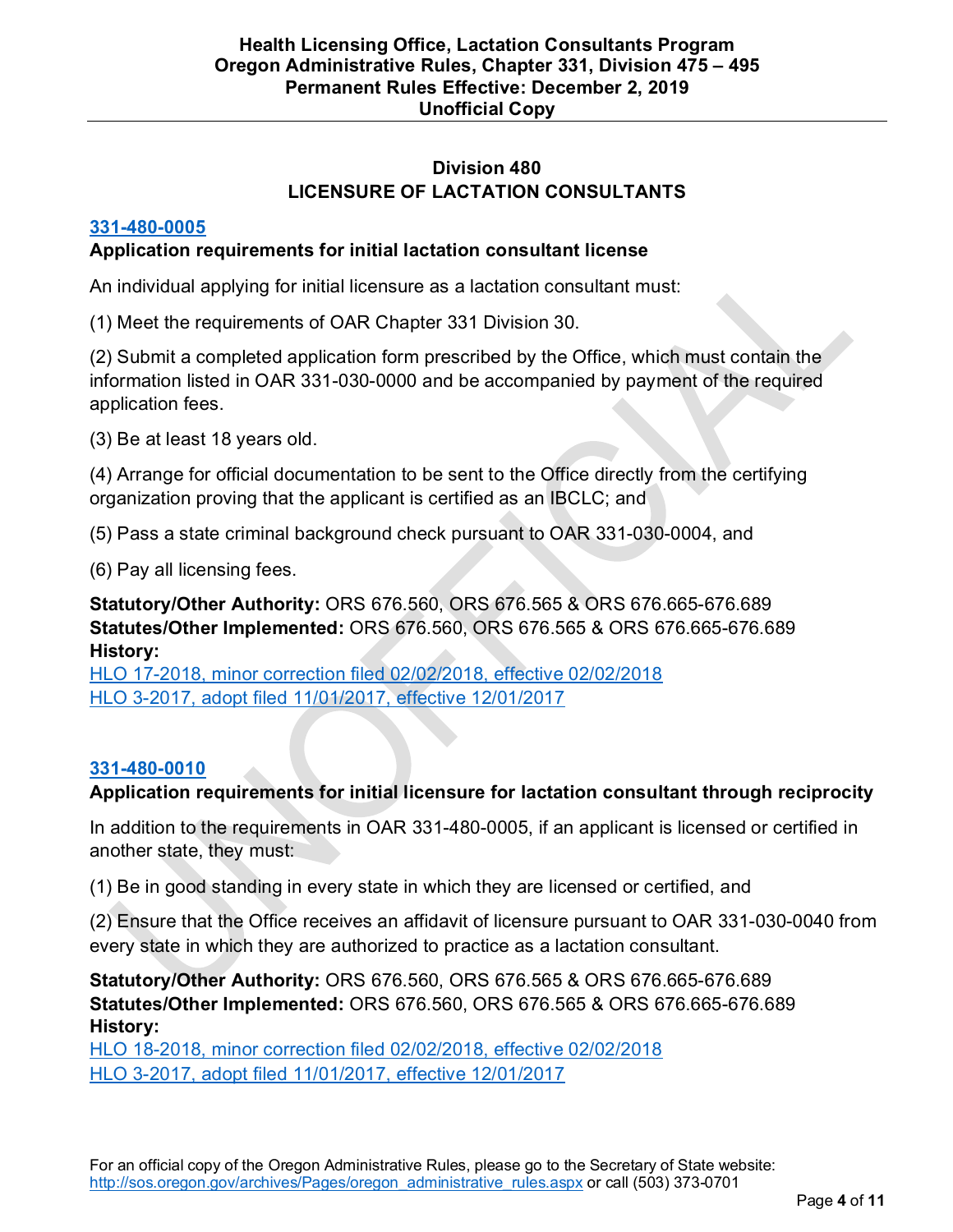#### **[331-480-0015](https://secure.sos.state.or.us/oard/viewSingleRule.action?ruleVrsnRsn=241844)**

#### **License issuance and renewal**

The Office will enter all lactation consultant authorization holders and their status into its licensure database, which is available to the public.

(1) Licensure and renewal: A license is subject to the provisions of OAR Chapter 331, Division 30 regarding the issuance and renewal of a license, provisions regarding authorization to practice, identification, and requirements for issuance of a duplicate license.

(2) License renewal: To avoid delinquency penalties, a license must be renewed before the license becomes inactive as described in section (3) of this rule. The licensee must:

(a) Submit a renewal application form;

(b) Have obtained and attest to having obtained the continuing education pursuant to 331-485- 0005.

(c) Attest to holding current IBCLC certification.

(d) Pass a state criminal background check pursuant to OAR 331-030-0004, and

(e) Pay the renewal fee pursuant to OAR 331-475-0010.

(3) Renewal when a license is inactive: ORS 676.580 defines an "active authorization" as an authorization that is current and not suspended and an "inactive authorization" as an authorization that has not been current for three years or less. An inactive license does not authorize its holder to practice lactation consultation or use the title or designation of "Lactation Consultant." To renew an inactive license, the authorization holder must:

(a) Submit a renewal application form;

(b) Attest to having obtained the continuing education pursuant to OAR 331-485-0005;

(c) Attest to holding current IBCLC certification.

(d) Pass a state criminal background check pursuant to OAR 331-030-0004; and

(e) Pay the delinquency and renewal fees pursuant to OAR 331-475-0010.

(4) Expired license: A license that has been inactive for more than three years is expired, and the licensee must reapply for licensure and meet the requirements listed in OAR 331-480-0005 or 331-480-0010.

**Statutory/Other Authority:** ORS 676.560, ORS 676.565 & ORS 676.665-676.689 **Statutes/Other Implemented:** ORS 676.560, ORS 676.565 & ORS 676.665-676.689 **History:**

[HLO 19-2018, minor correction filed 02/02/2018, effective 02/02/2018](https://secure.sos.state.or.us/oard/viewReceiptTRIM.action?ptId=6843978) [HLO 3-2017, adopt filed 11/01/2017, effective 12/01/2017](https://secure.sos.state.or.us/oard/viewReceiptTRIM.action?ptId=6842775)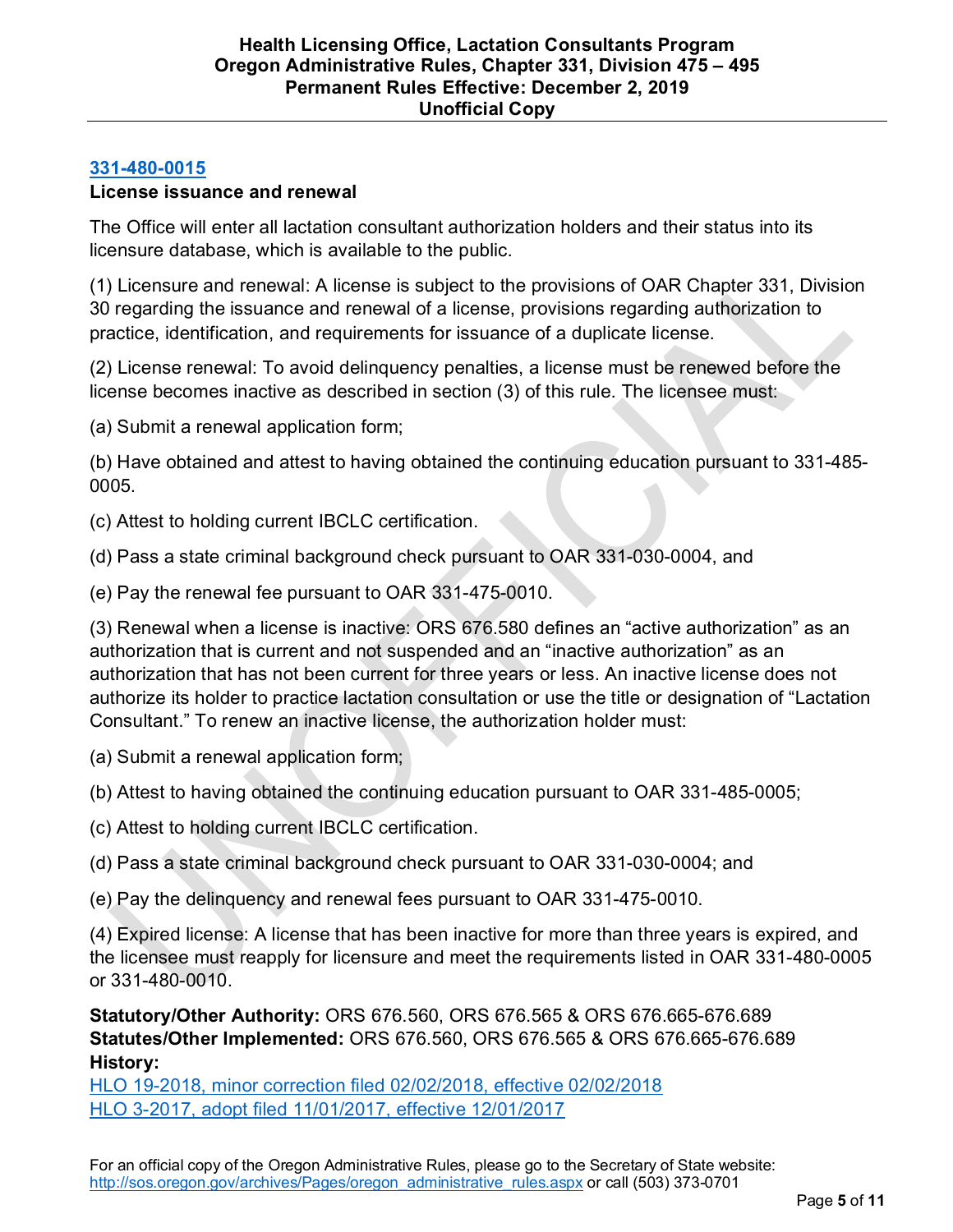#### **[331-480-0020](https://secure.sos.state.or.us/oard/viewSingleRule.action?ruleVrsnRsn=241845)**

#### **License display and posting requirements**

(1) Authorization holders must show proof of valid license upon request or post the license in public view at the lactation consultant's primary workplace; the authorization holder may carry the license pocket card.

(2) An authorization holder may temporarily conceal the address printed on the license with a covering that is removable.

**Statutory/Other Authority:** ORS 676.560, ORS 676.565 & ORS 676.665-676.689 **Statutes/Other Implemented:** ORS 676.560, ORS 676.565 & ORS 676.665-676.689 **History:**

[HLO 20-2018, minor correction filed 02/02/2018, effective 02/02/2018](https://secure.sos.state.or.us/oard/viewReceiptTRIM.action?ptId=6843979) [HLO 3-2017, adopt filed 11/01/2017, effective 12/01/2017](https://secure.sos.state.or.us/oard/viewReceiptTRIM.action?ptId=6842775)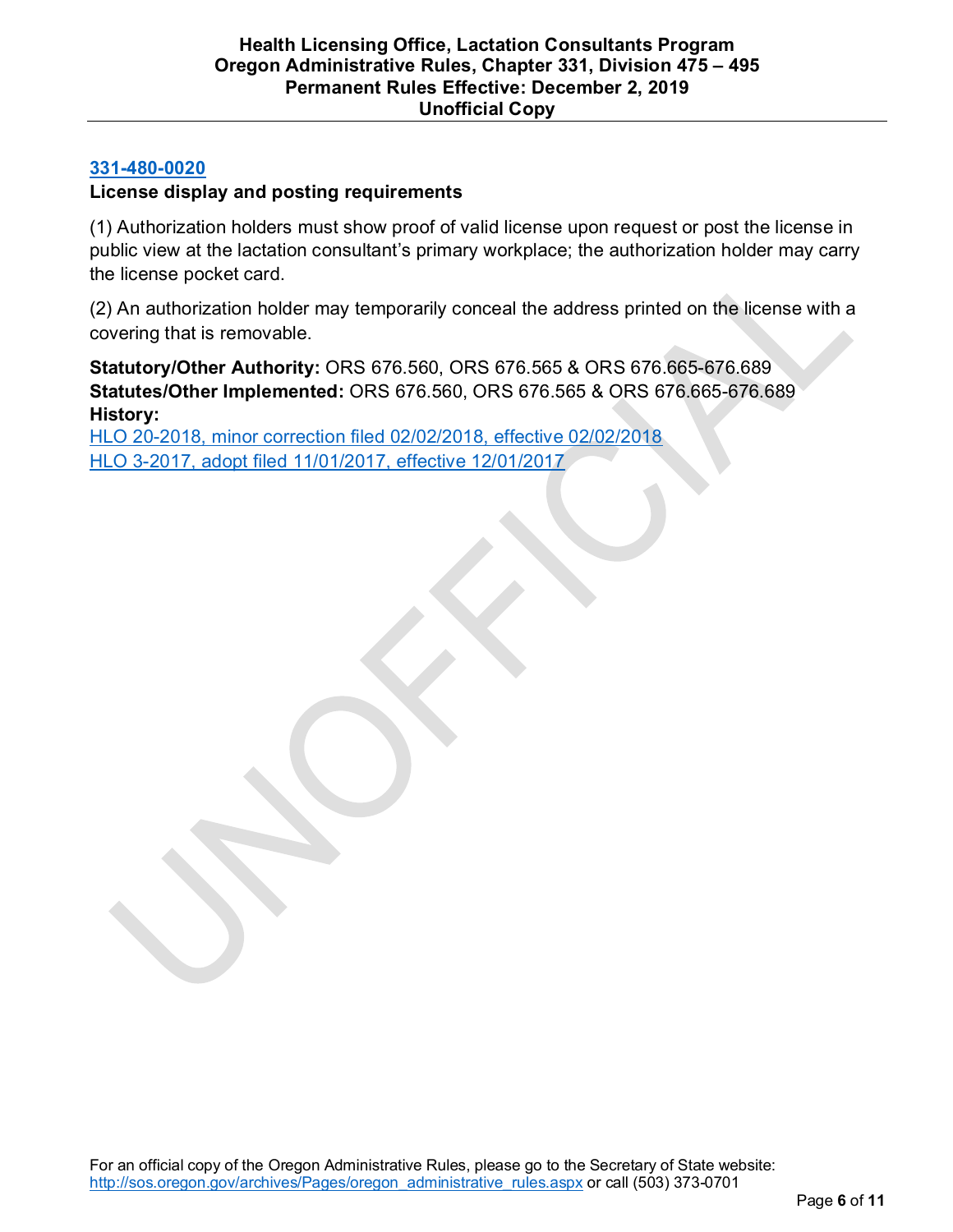#### **Division 485 CONTINUING EDUCATION FOR LACTATION CONSULTANTS**

#### **[331-485-0005](https://secure.sos.state.or.us/oard/viewSingleRule.action?ruleVrsnRsn=264523)**

#### **Continuing Education Requirements**

(1) To maintain authorization, a lactation consultant must complete a minimum of 5 hours of continuing education every authorization year. Of the required hours, at least one hour in cultural competency and at least one hour in trauma-informed care must be obtained within one year after initial licensure and once every five years thereafter.

(2) Credit hours obtained in excess of those required for the one-year reporting period cannot be carried forward or used to reinstate an inactive authorization.

(3) Continuing education for all authorization holders must address subject matter specific to the following domains:

(a) Lactation consultation as defined in ORS 676.665;

(b) Cultural competency, approved by the Oregon Health Authority, under ORS 413.450, and

(c) Trauma-informed care.

(4) Continuing education hours do not include travel time to or from the training site, registration or check-in periods, networking, introductions or welcome messages, orientation to the agenda, overviews of the day, breaks, lunches or wrap up of the day.

(5) Self-study, research, authorship, or teaching does not count toward CE credit for renewal of the authorization.

(6) At renewal each authorization holder must document compliance with the continuing education requirements through attestation on the authorization renewal application.

(7) Continuing education requirements apply whether the applicant renewing authorization is living or working within Oregon or outside of the state, so long as Oregon authorization is maintained.

(8) Continuing education requirements remain in effect during the time authorization is inactive. If an inactive authorization is renewed, authorization holder must attest to having fulfilled all continuing education hours required during the inactive time period.

(9) Of the required 5 annual continuing education hours, after July 1, 2021, pursuant to 2019 House Bill 2011, at least one hour in cultural competency must be obtained:

(a) Within one year of initial licensure, and every two years thereafter, unless the authorization holder is:

(A) Retired and not practicing the profession in any state;

(B) Not practicing the profession in this state; or

For an official copy of the Oregon Administrative Rules, please go to the Secretary of State website: [http://sos.oregon.gov/archives/Pages/oregon\\_administrative\\_rules.aspx](http://sos.oregon.gov/archives/Pages/oregon_administrative_rules.aspx) or call (503) 373-0701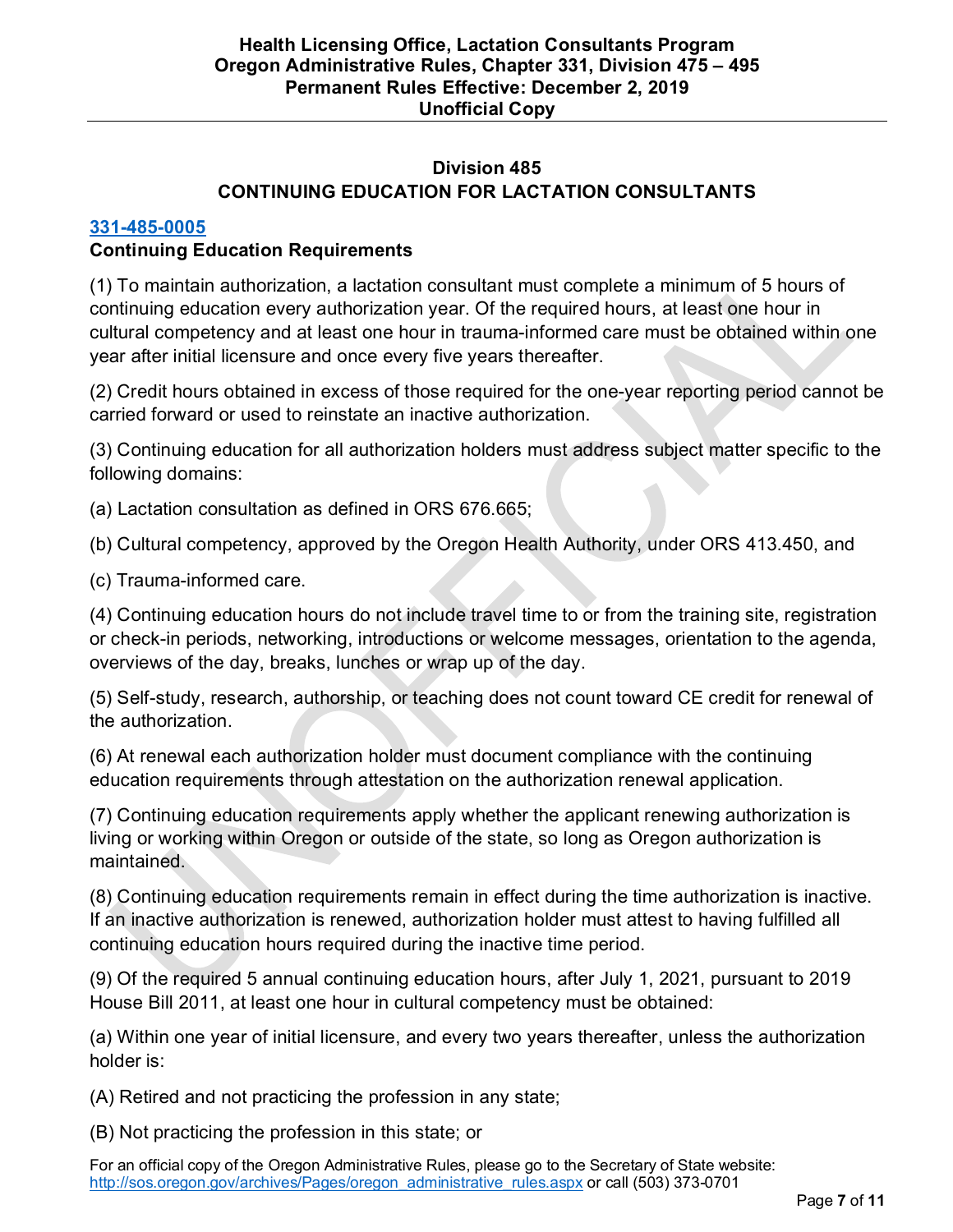#### **Health Licensing Office, Lactation Consultants Program Oregon Administrative Rules, Chapter 331, Division 475 – 495 Permanent Rules Effective: December 2, 2019 Unofficial Copy**

(C) Residing in this state but not practicing the profession in any state.

(b) If the authorization holder has an exemption from 2019 House Bill 2011 as outlined in  $(2)(a)(A-C)$ , they must complete one hour of cultural competency continuing education within one year of initial licensure and then one hour every five years thereafter, pursuant to ORS 676.673.

(c) Continuing education to satisfy the requirements of 2019 House Bill 2011 can be acquired through courses approved by:

(A) Oregon Health Authority under ORS 413.450; or

(B) IBLCE.

**Statutory/Other Authority:** ORS 676.560, ORS 676.565, ORS 676.665-676.689 & 2019 House Bill 2011

**Statutes/Other Implemented:** ORS 676.560, ORS 676.565, ORS 676.665-676.689 & 2019 House Bill 2011

#### **History:**

[HLO 15-2019, amend filed 12/02/2019, effective 12/02/2019](https://secure.sos.state.or.us/oard/viewReceiptTRIM.action?ptId=7102713)

[HLO 14-2019, amend filed 10/29/2019, effective 11/01/2019](https://secure.sos.state.or.us/oard/viewReceiptPDF.action?filingRsn=42681)

[HLO 77-2018, minor correction filed 07/10/2018, effective 07/10/2018](https://secure.sos.state.or.us/oard/viewReceiptTRIM.action?ptId=6845573)

[HLO 21-2018, minor correction filed 02/02/2018, effective 02/02/2018](https://secure.sos.state.or.us/oard/viewReceiptTRIM.action?ptId=6843980)

[HLO 3-2017, adopt filed 11/01/2017, effective 12/01/2017](https://secure.sos.state.or.us/oard/viewReceiptTRIM.action?ptId=6842775)

#### **[331-485-0010](https://secure.sos.state.or.us/oard/viewSingleRule.action?ruleVrsnRsn=263551)**

#### **Continuing Education: Required Documentation, Audit and Sanctions**

(1) The Office will audit a percentage of licensees, as determined by the Office, to verify compliance with continuing education requirements of this rule.

(2) Licensees notified of selection for audit of continuing education shall submit to the Office, within 30 calendar days of the date of issuance of the notification, satisfactory evidence of participation in required continuing education in accordance with OAR 331-485-0005.

(3) If selected for audit, the registrant must provide to the Office documentation of the required continuing education; satisfactory evidence of participation includes:

(a) For courses provided by an accredited college or university — a course syllabus and an official transcript from the accredited college or university;

(b) For IBLCE-approved programs or courses — a certificate of completion;

(c) For cultural competency approved by the Oregon Health Authority, under ORS 413.450 documentation of completion.

(d) For trauma-informed care programs or courses — a certificate of completion;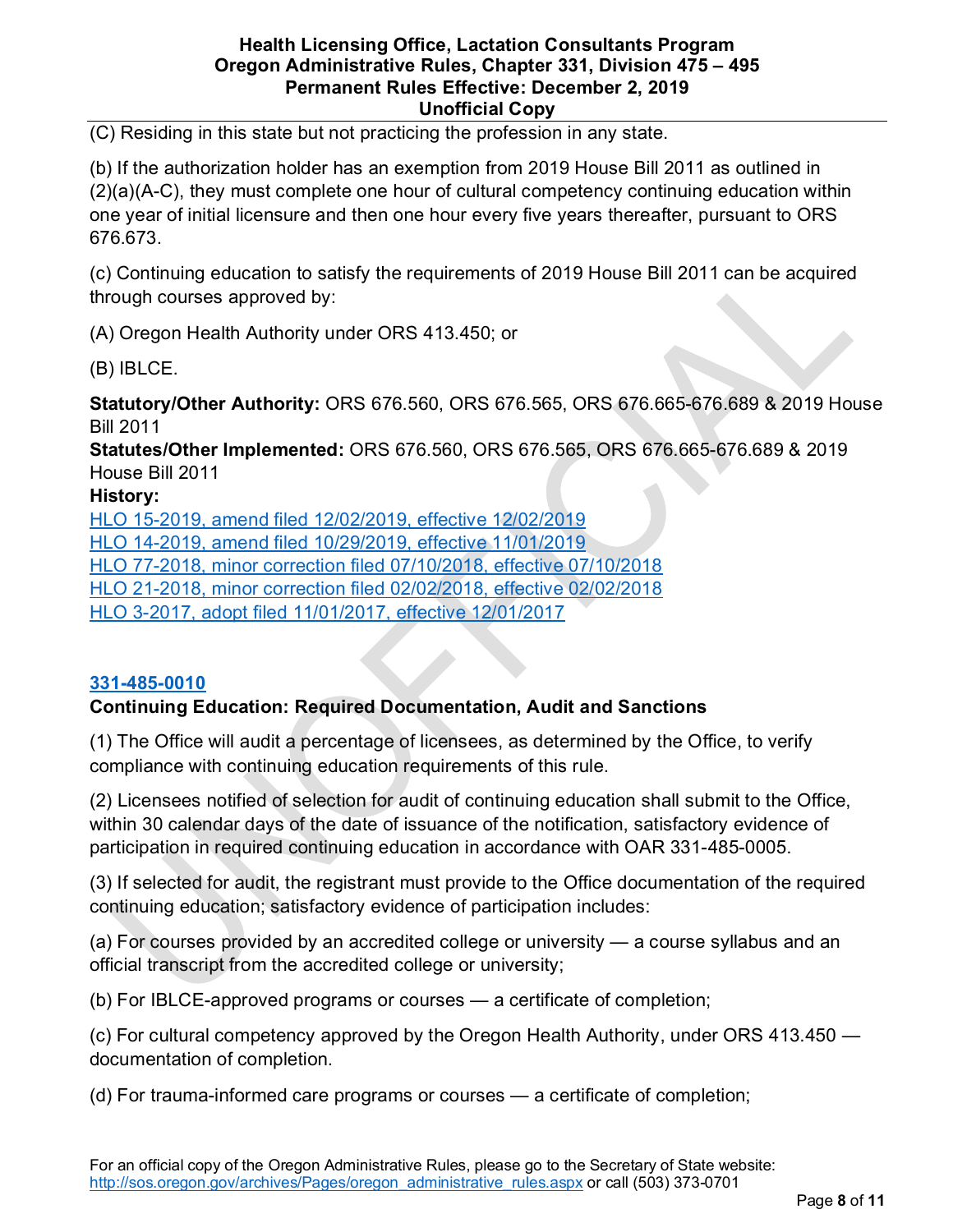#### **Health Licensing Office, Lactation Consultants Program Oregon Administrative Rules, Chapter 331, Division 475 – 495 Permanent Rules Effective: December 2, 2019 Unofficial Copy**

(e) For Office pre-approved programs or courses — a certificate of completion that includes the Office pre-approval number, or other Office-approved documentation that includes the Office pre-approval number.

(4) If documentation of continuing education is incomplete, the registrant has an additional 30 calendar days from the date of notice of incompleteness to submit further documentation to substantiate having completed the required continuing education.

(5) Failure to meet continuing education requirements shall constitute grounds for disciplinary action, which may include, but is not limited to, assessment of a civil penalty and suspension or revocation of authorization.

**Statutory/Other Authority:** ORS 676.560, ORS 676.565 & ORS 676.665-676.689 **Statutes/Other Implemented:** ORS 676.560, ORS 676.565 & ORS 676.665-676.689 **History:**

[HLO 14-2019, amend filed 10/29/2019, effective 11/01/2019](https://secure.sos.state.or.us/oard/viewReceiptPDF.action?filingRsn=42681) [HLO 22-2018, minor correction filed 02/02/2018, effective 02/02/2018](https://secure.sos.state.or.us/oard/viewReceiptTRIM.action?ptId=6843981) [HLO 3-2017, adopt filed 11/01/2017, effective 12/01/2017](https://secure.sos.state.or.us/oard/viewReceiptTRIM.action?ptId=6842775)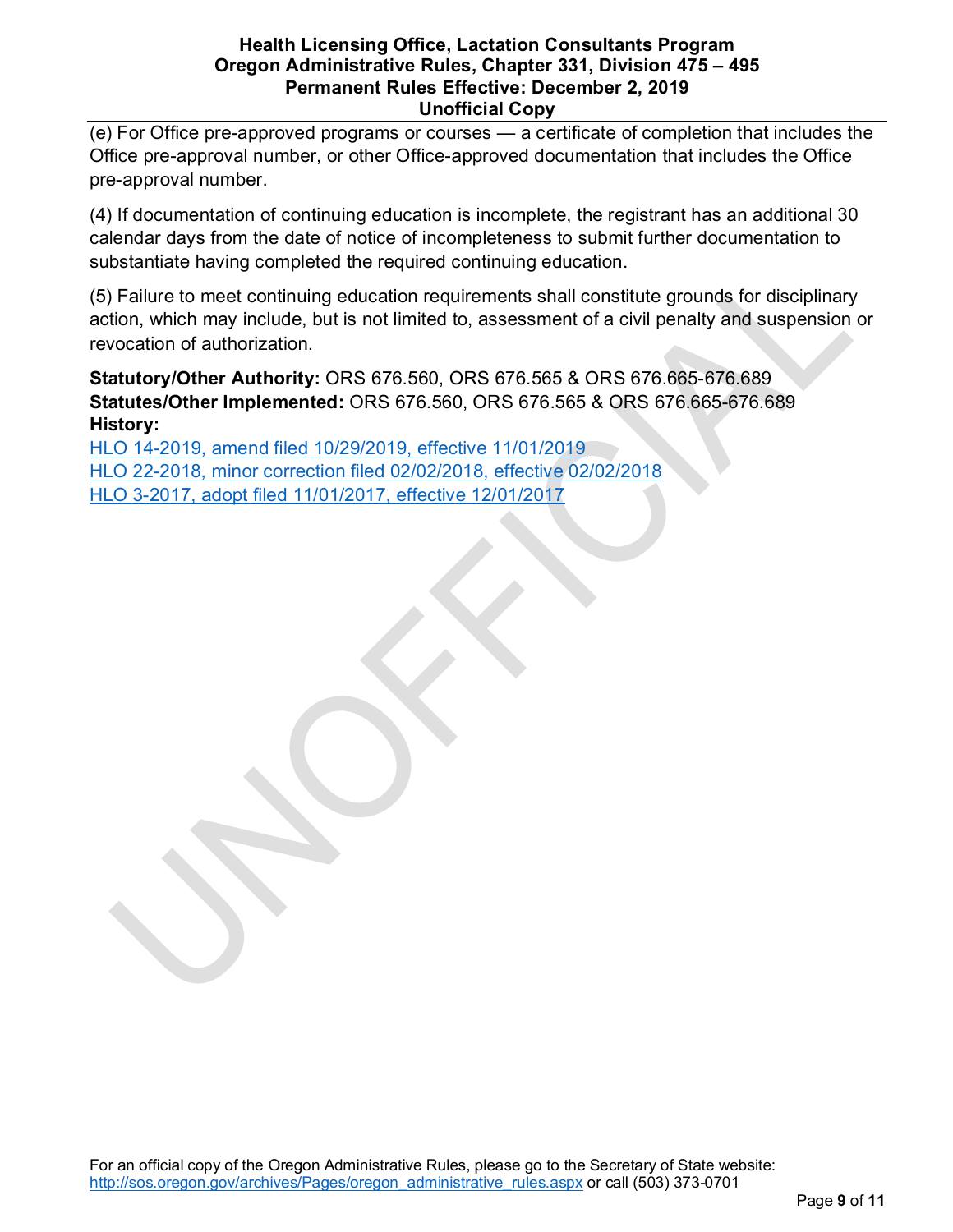#### **Division 490 STANDARDS OF PRACTICE AND PROFESSIONAL CONDUCT**

#### **[331-490-0005](https://secure.sos.state.or.us/oard/viewSingleRule.action?ruleVrsnRsn=241848)**

#### **Standards of practice and professional responsibility**

(1) A licensed lactation consultant must:

(a) Comply with applicable confidentiality laws pertaining to information obtained in the course of practice, supervision, teaching or research.

(b) Comply with all local, state and federal laws concerning the practice of lactation consultation.

(c) Abide by the following principles in the IBLCE's Code of Professional Conduct (effective September 2015): Principle 1, Principle 2.2-2.5, Principle 3-6, Principle 7.2-7.3 and Principle 8.2. A copy of the IBLCE's Code of Professional Conduct is available from the Office.

(d) The following definitions apply to the IBLCE's Code of Professional Conduct principles:

(A) "IBCLC" means International Board Certified Lactation Consultants;

(B) The following IBLCE's Code of Professional Conduct definitions and interpretations: 1 and 3- 6.

(2) A licensed lactation consultant must not:

(a) Discriminate in professional relationships with colleagues and clients because of race, ethnicity, language, religion, marital status, gender, gender identity or expression, sexual orientation, age, ability, socioeconomic status or political affiliation.

(b) Accept gratuities, gifts or favors that could interfere with decisions or judgment.

(c) Take financial advantage of a client or a client's family.

(3) Failure to comply with these standards constitutes unprofessional conduct, and an authorization holder engaging in such conduct may be subject to discipline under ORS 676.612.

**Statutory/Other Authority:** ORS 676.560, ORS 676.565 & ORS 676.665-676.689 **Statutes/Other Implemented:** ORS 676.560, ORS 676.565 & ORS 676.665-676.689 **History:**

[HLO 23-2018, minor correction filed 02/02/2018, effective 02/02/2018](https://secure.sos.state.or.us/oard/viewReceiptTRIM.action?ptId=6843982) [HLO 3-2017, adopt filed 11/01/2017, effective 12/01/2017](https://secure.sos.state.or.us/oard/viewReceiptTRIM.action?ptId=6842775)